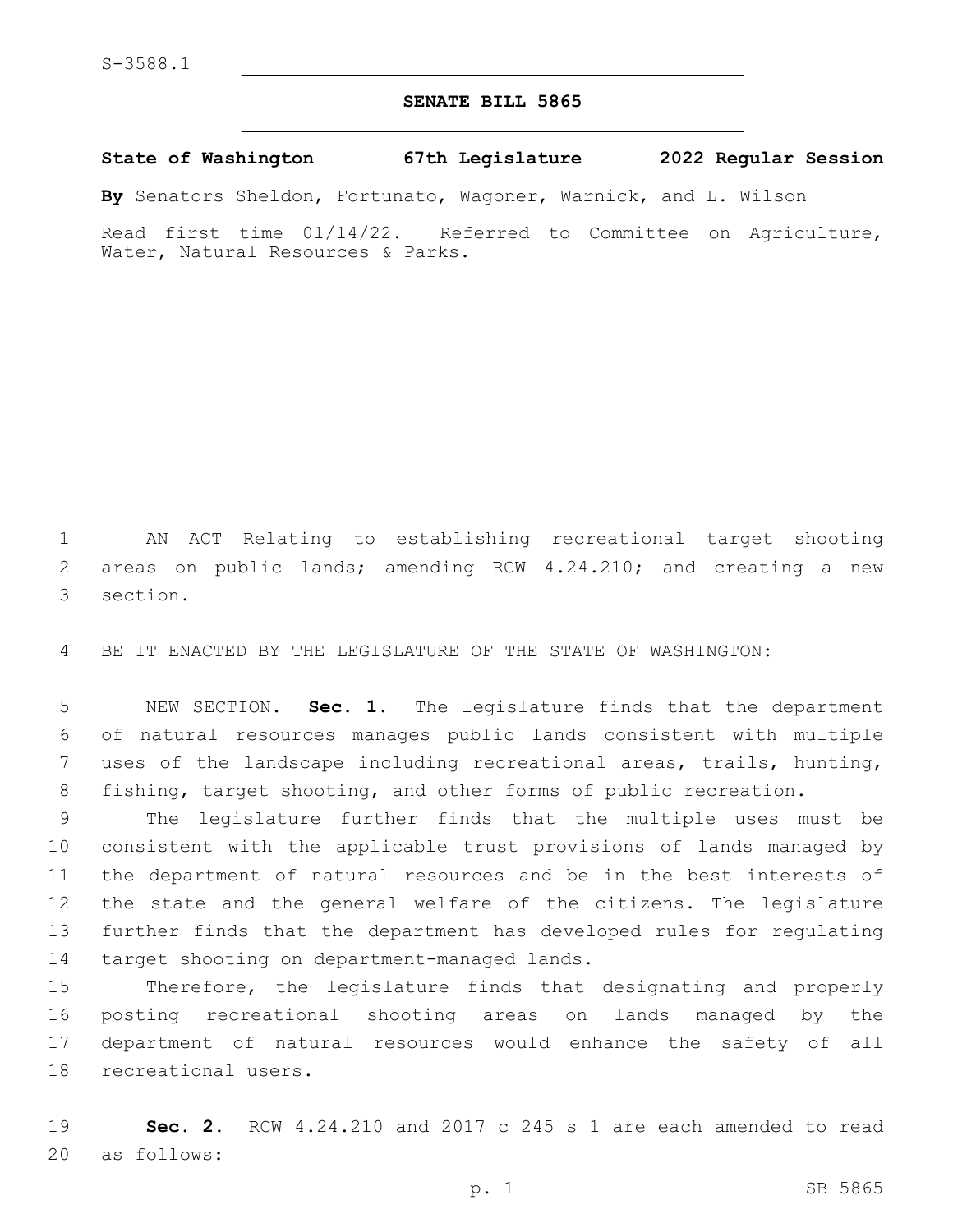(1) Except as otherwise provided in subsection (3) or (4) of this section, any public or private landowners, hydroelectric project owners, or others in lawful possession and control of any lands whether designated resource, rural, or urban, or water areas or channels and lands adjacent to such areas or channels, who allow members of the public to use them for the purposes of outdoor recreation, which term includes, but is not limited to, the cutting, gathering, and removing of firewood by private persons for their personal use without purchasing the firewood from the landowner, hunting, fishing, camping, picnicking, swimming, hiking, bicycling, skateboarding or other nonmotorized wheel-based activities, aviation activities including, but not limited to, the operation of airplanes, ultra-light airplanes, hang gliders, parachutes, and paragliders, rock climbing, the riding of horses or other animals, clam digging, pleasure driving of off-road vehicles, snowmobiles, and other vehicles, boating, kayaking, canoeing, rafting, nature study, winter 17 or water sports, recreational target shooting in designated areas, viewing or enjoying historical, archaeological, scenic, or scientific sites, without charging a fee of any kind therefor, shall not be 20 liable for unintentional injuries to such users.

 (2) Except as otherwise provided in subsection (3) or (4) of this section, any public or private landowner or others in lawful possession and control of any lands whether rural or urban, or water areas or channels and lands adjacent to such areas or channels, who offer or allow such land to be used for purposes of a fish or wildlife cooperative project, or allow access to such land for cleanup of litter or other solid waste, shall not be liable for unintentional injuries to any volunteer group or to any other users.

 (3) Any public or private landowner, or others in lawful possession and control of the land, may charge an administrative fee 31 of up to (( $t$ wenty-five dollars))  $$25$  for the cutting, gathering, and 32 removing of firewood from the land.

 (4)(a) Nothing in this section shall prevent the liability of a landowner or others in lawful possession and control for injuries sustained to users by reason of a known dangerous artificial latent condition for which warning signs have not been conspicuously posted.

 (i) A fixed anchor used in rock climbing and put in place by someone other than a landowner is not a known dangerous artificial latent condition and a landowner under subsection (1) of this section